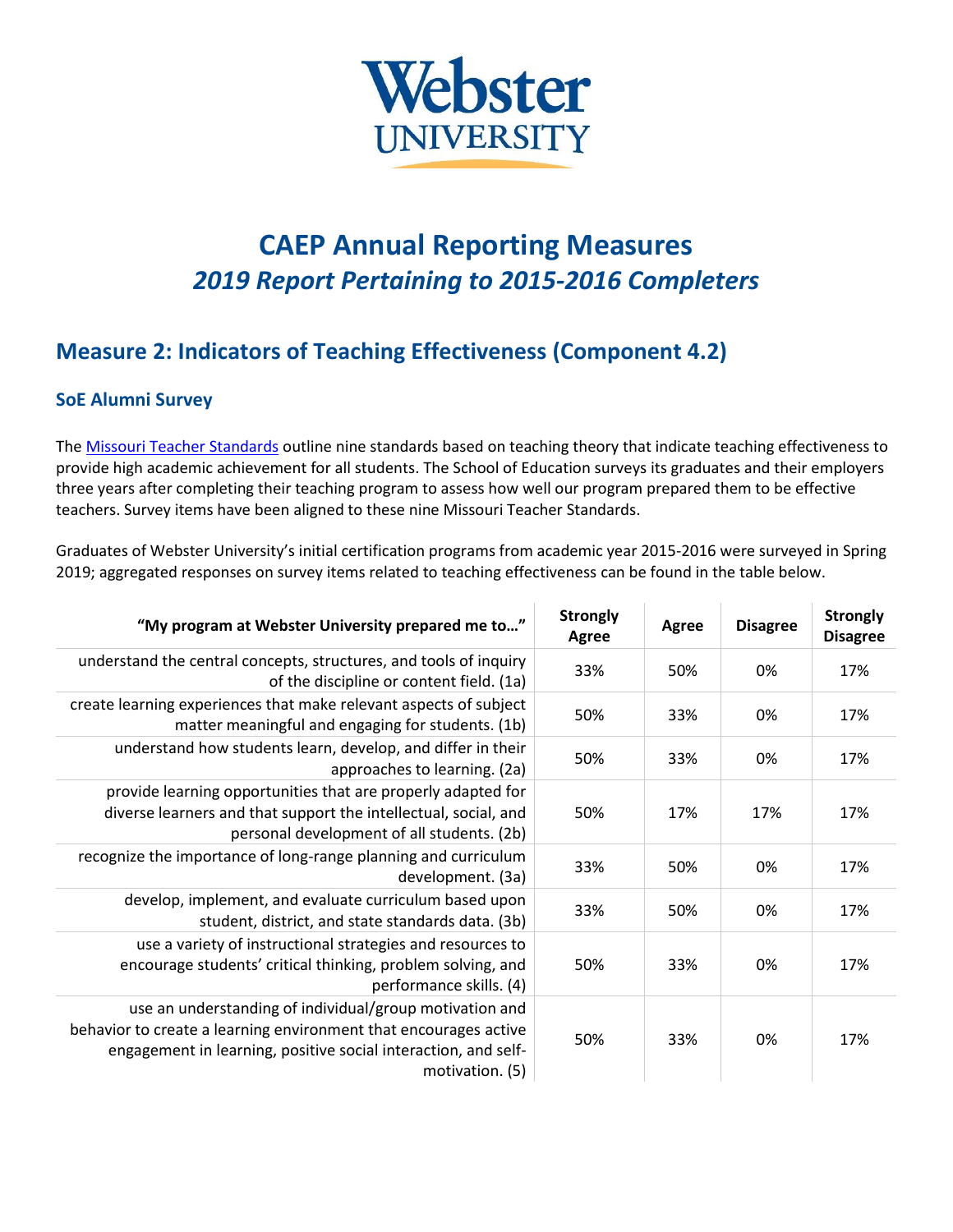| model effective verbal, nonverbal, and media communication<br>techniques with students, colleagues and families to foster active<br>inquiry, collaboration, and supportive interaction in the<br>classroom. (6) | 50% | 17% | 0%  | 33% |
|-----------------------------------------------------------------------------------------------------------------------------------------------------------------------------------------------------------------|-----|-----|-----|-----|
| understand and use formative and summative assessment<br>strategies to assess the learner's progress. (7a)                                                                                                      | 50% | 33% | 0%  | 17% |
| use both classroom and standardized assessment data to plan<br>ongoing instruction. (7b)                                                                                                                        | 50% | 33% | 0%  | 17% |
| monitor the performance of each student and devise instruction<br>to enable students to grow and develop, making adequate<br>academic progress (7c)                                                             | 50% | 33% | 0%  | 17% |
| be a reflective practitioner who continually assesses the effects of<br>choices and actions on others. (8a)                                                                                                     | 50% | 33% | 0%  | 17% |
| actively seek out opportunities to grow professionally in order to<br>improve learning for all students. (8b)                                                                                                   | 33% | 50% | 0%  | 17% |
| foster effective working relationships with students, families,<br>school colleagues, and community members. (9)                                                                                                | 33% | 33% | 17% | 17% |
| use technological tools to create meaningful experiences and<br>facilitate student use of appropriate learning technology.<br>(Technology)                                                                      | 50% | 0%  | 17% | 33% |

*n = 6*

## **SoE Employer Survey**

Respondents to the SoE's alumni survey were asked if we may contact their employers regarding their performance. Employers were asked the same set of questions related to teaching effectiveness that the alumni were asked; aggregated responses on these survey items can be found in the table below.

| Please indicate your level of agreement with the following<br>statements when considering this employee.                                                                                                                 | <b>Strongly</b><br>Agree | Agree | <b>Disagree</b> | <b>Strongly</b><br><b>Disagree</b> |
|--------------------------------------------------------------------------------------------------------------------------------------------------------------------------------------------------------------------------|--------------------------|-------|-----------------|------------------------------------|
| He/she understands the central concepts, structures, and tools of<br>inquiry of the discipline or content field. (1a)                                                                                                    | 100%                     | 0%    | 0%              | 0%                                 |
| He/she creates learning experiences that make relevant aspects of<br>subject matter meaningful and engaging for students. (1b)                                                                                           | 100%                     | 0%    | 0%              | 0%                                 |
| He/she understands how students learn, develop, and differ in<br>their approaches to learning. (2a)                                                                                                                      | 100%                     | 0%    | 0%              | 0%                                 |
| He/she provides learning opportunities that are properly adapted<br>for diverse learners and that support the intellectual, social, and<br>personal development of all students. (2b)                                    | 100%                     | 0%    | 0%              | 0%                                 |
| He/she recognizes the importance of long-range planning and<br>curriculum development. (3a)                                                                                                                              | 100%                     | 0%    | 0%              | 0%                                 |
| He/she implements curriculum based upon student, district, and<br>state standards data. (3b)                                                                                                                             | 100%                     | 0%    | 0%              | 0%                                 |
| He/she uses a variety of instructional strategies and resources to<br>encourage students' critical thinking, problem solving, and<br>performance skills. (4)                                                             | 100%                     | 0%    | 0%              | 0%                                 |
| He/she uses an understanding of individual/group motivation and<br>behavior to create a learning environment that encourages active<br>engagement in learning, positive social interaction, and self-<br>motivation. (5) | 100%                     | 0%    | 0%              | 0%                                 |